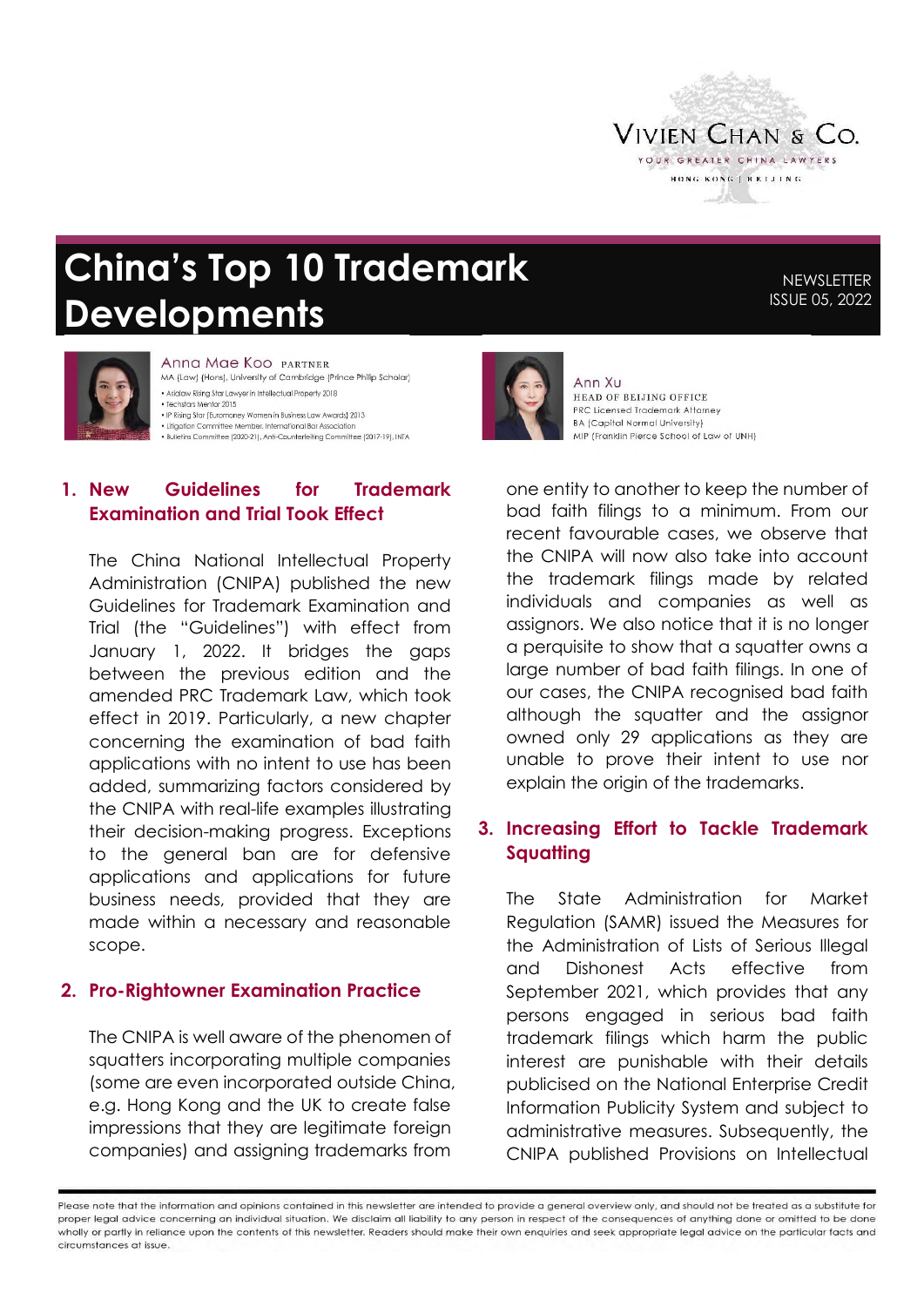Property Credit Management in January 2022, which provides that any persons engaged in bad faith trademark filings may be added to publicized lists on the CNIPA's website and subject to administrative measures for one year, which can be prolonged if they commit the dishonest acts again within the period. It is reported that this new mechanism may replace the internal blacklist system of the CNIPA. Although the two documents do not include any procedures for brand owners to file requests, we welcome this new measure as such publications can serve as evidence of bad faith, facilitating brand owners' actions to clear bad faith filings and hence disrupting squatters' businesses. The administrative measures may also affect squatters' credit ratings and hence significantly affect their business operations.

## **4. Closer Scrutiny on Assignments of Trademarks from Squatters**

To further curb trademark squatting, we notice that the CNIPA may reject assignment applications if they are suspected to be made for profit. The new Guidelines provide that objections may be raised if registrants own considerable number of trademarks and have previously assigned their marks to various assignees. Evidence showing the intent to use the assigned trademarks may be required. If such evidence is unavailable or the evidence submitted is invalid, the assignment applications may be rejected. When negotiating buyback with squatters, we recommend including clauses in assignment agreements to deal with situations of non-approval of assignment applications (e.g. cooperation in responding to objections and voluntary withdrawal/surrender of the trademark(s) if assignment is disapproved) and filing backup trademark applications.

## **5. Courts Order Squatters to Compensate for Expenses for Tackling Squatting**

In China, there is no cost award if right owners succeed in removing bad faith filings via actions before the CNIPA. However, recent court judgments show that the Courts may order squatters to reimburse trademark owners for the reasonable leaal expenses incurred in tackling bad faith filings based on the Anti-Unfair Competition Law if such bad faith filings constitute obstacles to right owners' businesses and undermine their competitive advantages. In the landmark case *Brita GmbH v. Shanghai Kangdian Industrial Co., Ltd.* (2021), the Shanghai Minhang District People's Court awarded the plaintiff a costs award of RMB 2.8 million (approx. USD 434,400), which compensates for, among others, the plaintiff's legal expenses resulting from the defendant's bad faith filings, oppositions and invalidations. While it remains unchanged that trademark squatting alone is not sufficient to establish unfair competition, the Courts may find unfair competition should squatters also rely on such bad faith filings to lodge malicious opposition and invalidation actions, complaints or infringement lawsuits.

## **6. Strict Regulations on the Registration and Use of Deceptive and Misleading Marks**

The PRC Trademark Law prohibits registration of signs possessing negative meanings, contrary to national and public interests or misleading consumers as to characteristics or origins of goods and services. The Guidelines provide that the CNIPA will tightly scrutinise trademarks for any potential violations. For signs possessing multiple meanings or capable of being used in different ways, if one of the meanings or modes of use falls into any of the specified circumstances, it may be rejected. How the sign is actually used will generally not be considered. The CNIPA also published the

Please note that the information and opinions contained in this newsletter are intended to provide a general overview only, and should not be treated as a substitute for proper legal advice concerning an individual situation. We disclaim all liability to any person in respect of the consequences of anything done or omitted to be done wholly or partly in reliance upon the contents of this newsletter. Readers should make their own enquiries and seek appropriate legal advice on the particular facts and circumstances at issue.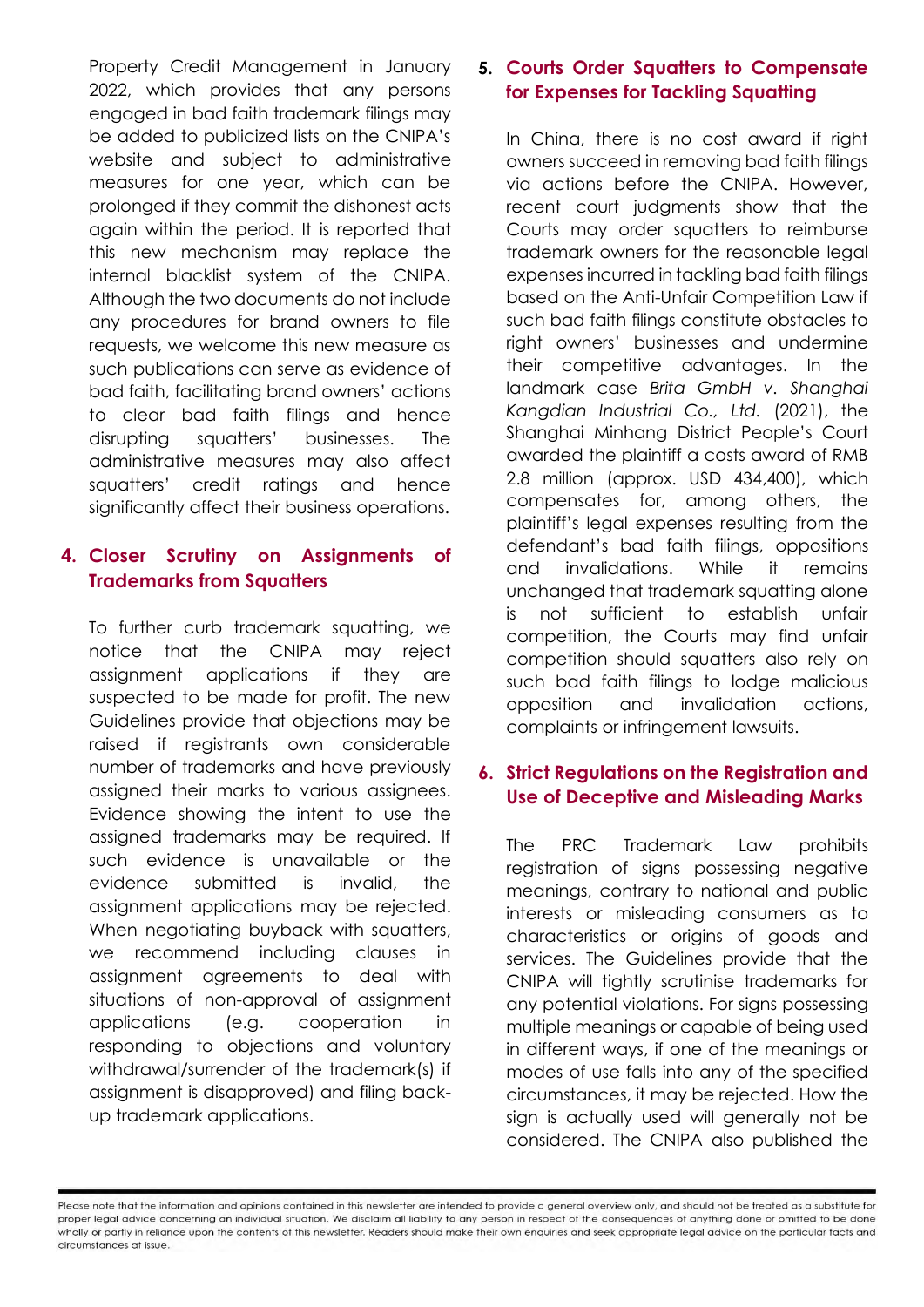Standards for Determination of General Trademark Violations in December 2021, which reiterates that any person who uses such trademarks may be ordered to rectify and be punishable by fines. It further provides that once the CNIPA's decisions takes effect, the local AMRs are entitled to take actions against any further use of such trademarks. From our recent cases, we do observe that the CNIPA will not lightly waive their objections. That being said, the Courts are generally more sophisticated and may come to a different conclusion, especially for marks rejected for being misleading. Brand owners may consider lodging appeals to continue the effort in securing registration. If it is desired to use the marks without registration, it is advisable to use them in a descriptive manner to avoid liability.

#### **7. CNIPA's Refusal of Trademarks Containing "METAVERSE"**

The rise of the Metaverse and NFTs have led to a surge of related trademark applications in China. We notice that the CNIPA has been rejecting trademarks containing "METAVERSE" and its Chinese counterpart "元宇宙 (pronounced as YUAN YU ZHOU)" on the basis that these marks may mislead consumers as to the characteristics of the goods and services. Objections will be raised even though the trademarks containing other distinctive elements. While it is not possible to register "METAVERSE" and its Chinese counterpart, we still recommend brand owners to secure registrations for house marks and other core marks covering Metaverse-related goods and services in Classes 9, 41 and 42 to avoid trademark squatting.

## **8. Tightened Examination of Consent Letters**

While the Law is silent on the legal effect of consent letters, the established practice

was that consent letters were acceptable unless the conflicting marks are identical or substantially similar to each other. This was confirmed in the Beijing High People Court's Guidelines for Trial of Trademark Right Granting and Verification Cases published in April 2019. However, the CNIPA has recently refused to accept consent letters on the basis that they alone are insufficient to show that there will be no actual consumer confusion. Currently, no official guidelines has been issued. Based on our observations, the Beijing IP Court may still accept consent letters but may occasionally question the authority of signatory. Applicants seeking to rely on consent letters should be prepared to lodge appeals and also gather evidence to prove the authority of signatory (e.g. a board resolution of the cited mark owner accompanied by the list of directors and the articles of association, all notarised and legalised).

## **9. Change in Examination Practice in Nonuse Cancellations**

Use on particular goods/services can help maintain registration for similar goods/services. However, it was notorious that the CNIPA adopted a loose examination practice in non-use cancellations and might maintain the entire registration even if use on dissimilar goods/services were not proven. A review action would then have to be filed to cancel the registration on the dissimilar goods/services. We notice that the CNIPA is moving away such a practice and will now partially cancel registrations if registrants cannot prove use on all goods/services. This could be a mixed blessing to brand owners. While cancelling prior conflicting registrations and bad faith registrations may become easier, resisting non-use cancellations may become more difficult as brand owners should show that their marks are used in each subclass.

Please note that the information and opinions contained in this newsletter are intended to provide a general overview only, and should not be treated as a substitute for proper legal advice concerning an individual situation. We disclaim all liability to any person in respect of the consequences of anything done or omitted to be done wholly or partly in reliance upon the contents of this newsletter. Readers should make their own enquiries and seek appropriate legal advice on the particular facts and circumstances at issue.